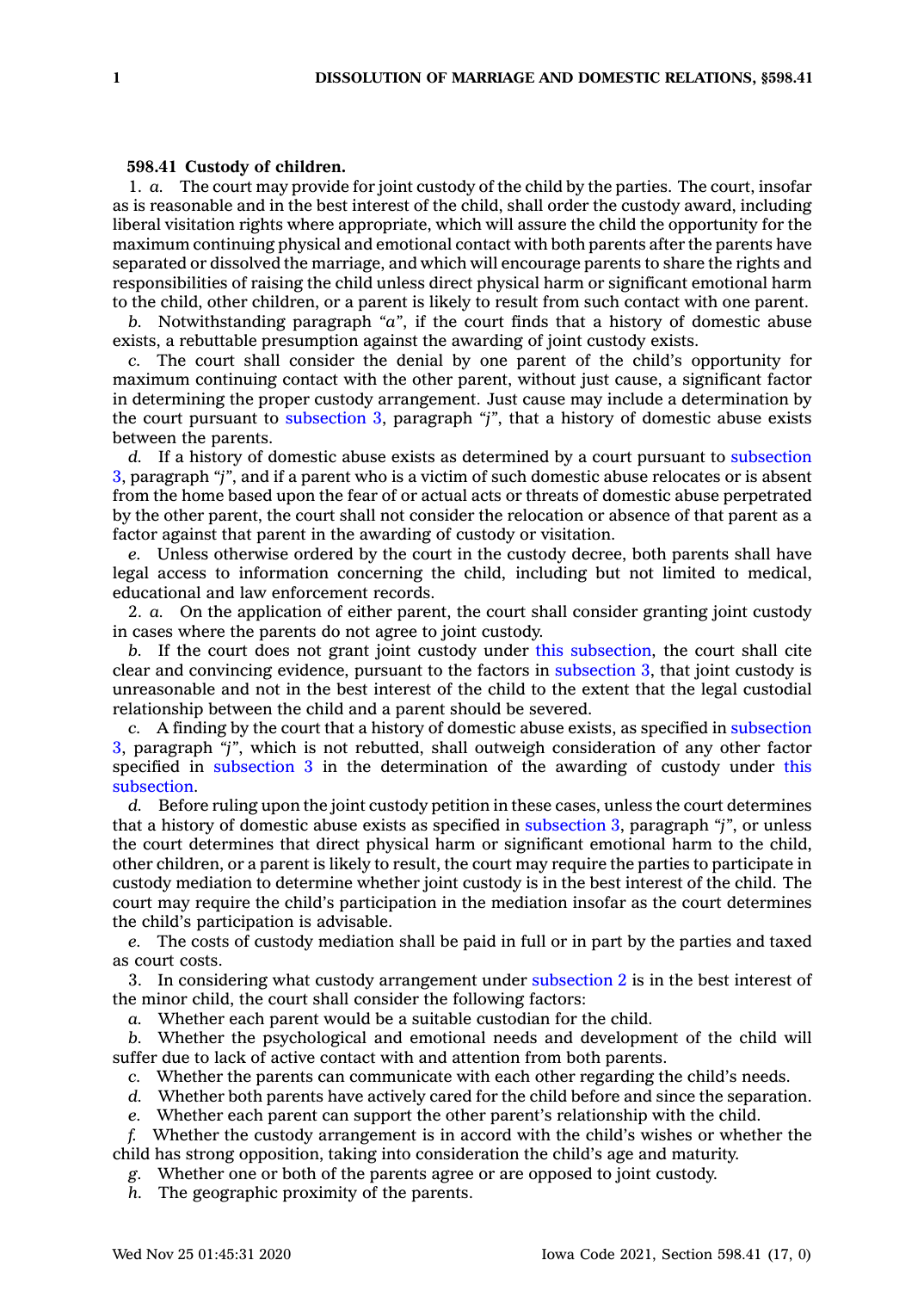*i.* Whether the safety of the child, other children, or the other parent will be jeopardized by the awarding of joint custody or by unsupervised or unrestricted visitation.

*j.* Whether a history of domestic abuse, as defined in [section](https://www.legis.iowa.gov/docs/code/236.2.pdf) 236.2, exists. In determining whether <sup>a</sup> history of domestic abuse exists, the court's consideration shall include but is not limited to commencement of an action pursuant to [section](https://www.legis.iowa.gov/docs/code/236.3.pdf) 236.3, the issuance of <sup>a</sup> protective order against the parent or the issuance of <sup>a</sup> court order or consent agreement pursuant to [section](https://www.legis.iowa.gov/docs/code/236.5.pdf) 236.5, the issuance of an emergency order pursuant to [section](https://www.legis.iowa.gov/docs/code/236.6.pdf) 236.6, the holding of <sup>a</sup> parent in contempt pursuant to section [664A.7](https://www.legis.iowa.gov/docs/code/664A.7.pdf), the response of <sup>a</sup> peace officer to the scene of alleged domestic abuse or the arrest of <sup>a</sup> parent following response to <sup>a</sup> report of alleged domestic abuse, or <sup>a</sup> conviction for domestic abuse assault pursuant to [section](https://www.legis.iowa.gov/docs/code/708.2A.pdf) 708.2A.

*k.* Whether <sup>a</sup> parent has allowed <sup>a</sup> person custody or control of, or unsupervised access to <sup>a</sup> child after knowing the person is required to register or is on the sex offender registry as <sup>a</sup> sex offender under [chapter](https://www.legis.iowa.gov/docs/code//692A.pdf) 692A.

4. [Subsection](https://www.legis.iowa.gov/docs/code/598.41.pdf) 3 shall not apply when parents agree to joint custody.

5. *a.* If joint legal custody is awarded to both parents, the court may award joint physical care to both joint custodial parents upon the request of either parent. Prior to ruling on the request for the award of joint physical care, the court may require the parents to submit, either individually or jointly, <sup>a</sup> proposed joint physical care parenting plan. A proposed joint physical care parenting plan shall address how the parents will make decisions affecting the child, how the parents will provide <sup>a</sup> home for the child, how the child's time will be divided between the parents and how each parent will facilitate the child's time with the other parent, arrangements in addition to court-ordered child support for the child's expenses, how the parents will resolve major changes or disagreements affecting the child including changes that arise due to the child's age and developmental needs, and any other issues the court may require. If the court denies the request for joint physical care, the determination shall be accompanied by specific findings of fact and conclusions of law that the awarding of joint physical care is not in the best interest of the child.

*b.* If joint physical care is not awarded under paragraph *"a"*, and only one joint custodial parent is awarded physical care, the parent responsible for providing physical care shall support the other parent's relationship with the child. Physical care awarded to one parent does not affect the other parent's rights and responsibilities as <sup>a</sup> joint legal custodian of the child. Rights and responsibilities as joint legal custodian of the child include but are not limited to equal participation in decisions affecting the child's legal status, medical care, education, extracurricular activities, and religious instruction.

6. If the parties have more than one minor child, and the court awards each party the physical custody of one or more of the children, upon application by either party, and if it is reasonable and in the best interest of the children, the court shall include <sup>a</sup> provision in the custody order directing the parties to allow visitation between the children in each party's custody.

7. When <sup>a</sup> parent awarded legal custody or physical care of <sup>a</sup> child cannot act as custodian or caretaker because the parent has died or has been judicially adjudged incompetent, the court shall award legal custody including physical care of the child to the surviving parent unless the court finds that such an award is not in the child's best interest.

8. If an application for modification of <sup>a</sup> decree or <sup>a</sup> petition for modification of an order is filed, based upon differences between the parents regarding the custody arrangement established under the decree or order, unless the court determines that <sup>a</sup> history of domestic abuse exists as specified in [subsection](https://www.legis.iowa.gov/docs/code/598.41.pdf) 3, paragraph *"j"*, or unless the court determines that direct physical harm or significant emotional harm to the child, other children, or <sup>a</sup> parent is likely to result, the court may require the parents to participate in mediation to attempt to resolve the differences between the parents.

9. All orders relating to custody of <sup>a</sup> child are subject to [chapter](https://www.legis.iowa.gov/docs/code//598B.pdf) 598B.

[82 Acts, ch [1250,](https://www.legis.iowa.gov/docs/acts/1982/CH1250.pdf) §2]

84 Acts, ch [1088,](https://www.legis.iowa.gov/docs/acts/1984/CH1088.pdf) §2, 3, 4, 5; 85 [Acts,](https://www.legis.iowa.gov/docs/acts/85/CH0067.pdf) ch 67, §57, 58; 86 Acts, ch [1179,](https://www.legis.iowa.gov/docs/acts/86/CH1179.pdf) §5, 6; 95 [Acts,](https://www.legis.iowa.gov/docs/acts/95/CH0182.pdf) ch [182,](https://www.legis.iowa.gov/docs/acts/95/CH0182.pdf) §22 – 24; 95 [Acts,](https://www.legis.iowa.gov/docs/acts/95/CH0183.pdf) ch 183, §2; 97 Acts, ch 175, [§199,](https://www.legis.iowa.gov/docs/acts/97/CH0175.pdf) 200; 99 [Acts,](https://www.legis.iowa.gov/docs/acts/99/CH0115.pdf) ch 115, §1; 2004 [Acts,](https://www.legis.iowa.gov/docs/acts/2004/CH1169.pdf)